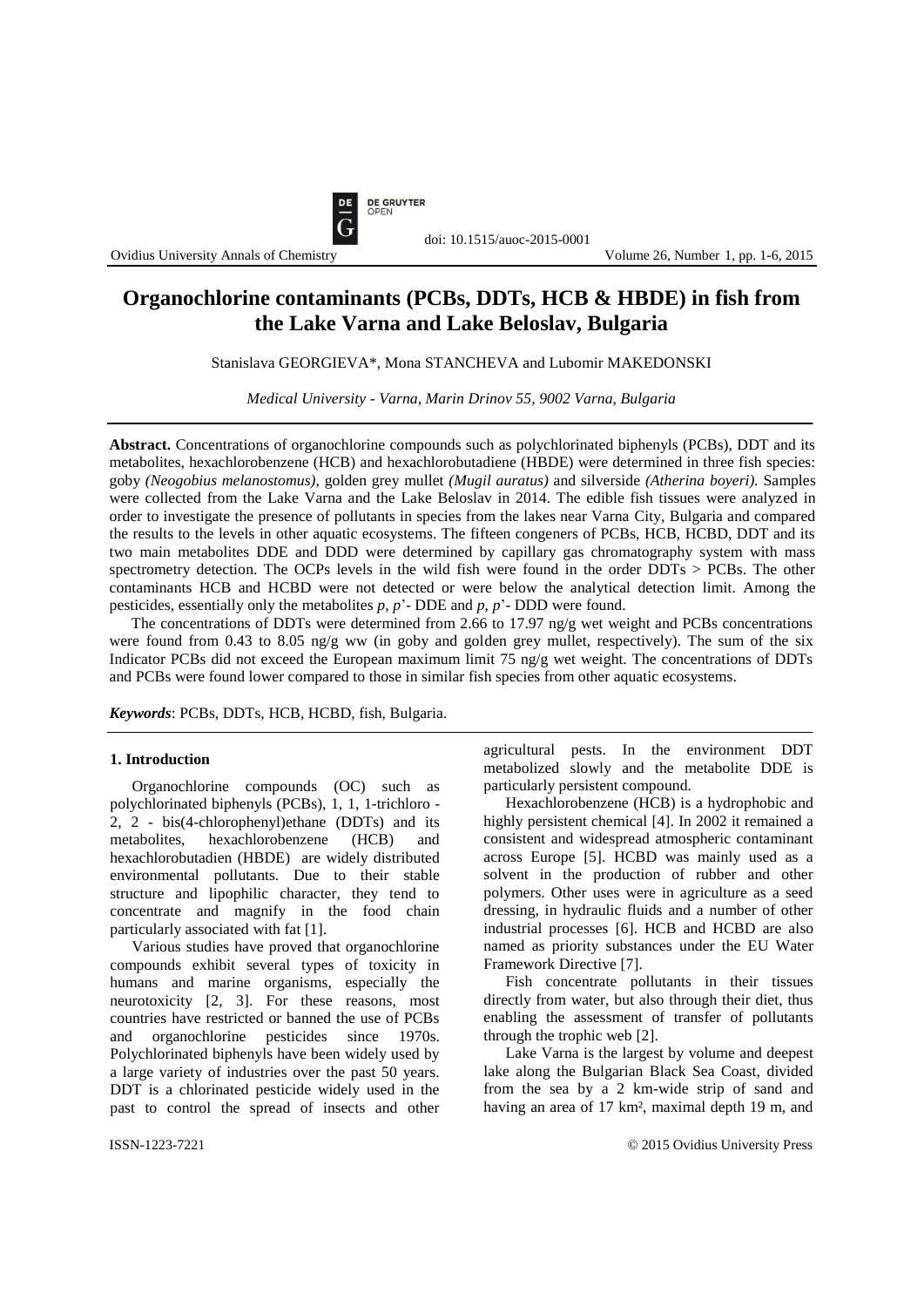a volume of 166 million m<sup>3</sup>. A number of rivers pour into the lake, including Devnya and Provadiyska that empty near the western shores of Lake Beloslav, which is connected to Lake Varna.

To our knowledge, no data on levels of organohalogenated pollutants in fish in this aquatic ecosystem are present in the literature.

The aim of the present study was to investigate the presence of organohalogenated contaminants PCBs, DDTs, HCB and HCBD in several fish species from Varna Lake and Beloslav Lake, lakes with great economical importance for the region.

# **2. Experimental**

#### 2.1. *Sampling and sample preparation*

Three wild fish species: goby *(Neogobius melanostomus),* golden grey mullet *(Mugil auratus)* and silverside *(Atherina boyeri)* were caught by local professional fishermen by net along the Lake Varna and the Lake Beloslav between September and November 2014 (**Fig.** 1). Samples were immediately transferred to the laboratory in foam boxes filled with ice and were stored in a freezer (-  $18^{\circ}$ C) until analysis. The edible tissue of each fish was homogenized using a blender; pools of about 300 g were made with fillets taken from several individual fish. The fish species was selected according to their characteristic feeding behavior.



**Fig. 1.** The Lake Varna and Lake Beloslav map.

### *2.2. Chemical analysis*

Samples were prepared according to a previously described method [8]. Briefly, the edible tissues of fish were homogenized and twenty grams were taken for extraction. Each sample was spiked with internal standards PCB 30 and PCB 204. The compounds were extracted with hexane/ dichloromethane (3/1, v/v) in Soxhlet Extractor. After lipid determination, the extract was cleaned-up

on a glass column packed with neutral and acid silica. PCBs and DDTs were eluted with 80 ml *n*hexane followed by 50 ml *n*-hexan/ dichloromethane  $(80:20 \text{ V/V})$ . The eluates were concentrated to near dryness and reconstituted in  $0.5 \text{ cm}^3$  in hexane.

Gas chromatographic analysis of the DDTs, PCBs, HCB and HCBD were carried out by GC FOCUS (Thermo Electron Corporation, USA) using POLARIS Q Ion Trap mass spectrometer and equipped with an AI 3000 autosampler.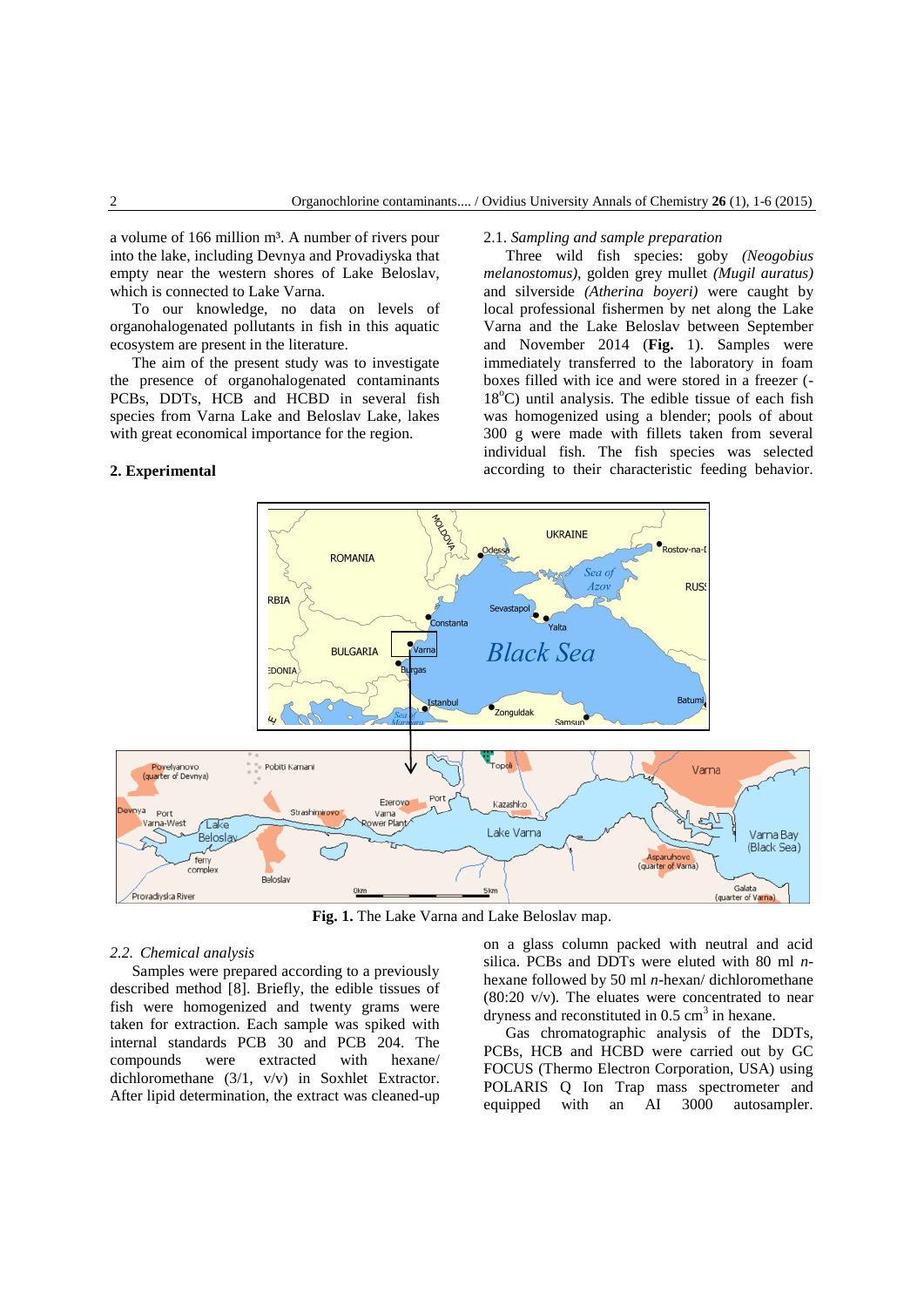Experimental mass spectrometry parameters are the following: the Ion source and Transfer line temperatures were  $220^{\circ}$ C and  $250^{\circ}$ C, respectively. The splitless Injector temperature was  $250^{\circ}$ C. For DDTs, HCB and HCBD determination the oven was programmed as follows:  $60^{\circ}$ C (1 min),  $30^{\circ}$ C/min to 180<sup>o</sup>C, 5<sup>o</sup>C/min to 260<sup>o</sup>C, 30<sup>o</sup>C/min to 290<sup>o</sup>C with a final hold for 3.0 min. The PCBs experimental temperature program -  $90^{\circ}$ C for 1 min, then programmed  $30^{\circ}$ C/min to  $180^{\circ}$ C,  $2^{\circ}$ C/min to  $270^{\circ}$ C,  $30^{\circ}$ C/min to 290 $^{\circ}$ C with a final hold for 3.0 min. Splitless injections of 1 μl were performed using a TR-5ms capillary column coated with cross-linked 5% phenylmethylsiloxane with a length of 30 m, 0.25 mm ID and a film thickness of 0.25 μm. Helium was applied as carrier gas at a flow of 1 ml/min.



**Fig.2.** GC-MS chromatogram of PCB standard solution, 100 ng/ml.



**Fig. 3.** GC-MS chromatogram of DDTs standard solution, 100 ng/ml.

Pure reference standard solutions (EPA 625/CLP Pesticides Mix 2000 μg/ml - Supelco and PCB Mix 20 - Dr. Ehrenstorfer Laboratory, see **Fig. 2** and **3**) were used for instrument calibration, recovery determination and quantification of compounds. Measured compounds were *p*, *p*'- DDT, *p*, *p*'- DDD and *p*, *p*'- DDE, HCB, HCBD and PCB congeners: IUPAC № 28, 31, 52, 77, 101, 105, 118, 126, 128, 138, 153, 156, 169, 170, 180).

Each sample was analyzed three times and was taken an average of the results obtained. The limits of quantification (LOQ) varied for individual OCs from  $0.2$  to  $0.5$  ng/g ww.

#### *2.3. Quality control*

The quality control was performed by regular analyses of procedural blanks and certified reference materials: BCR - 598 (DDTs in Cod liver oil) and BB350 (PCBs in Fish oil) – Institute for Reference Materials and Measurements, European commission. Procedural blanks and a spiked sample with standards were analyzed between each 5 samples to monitor possible laboratory contamination. Blanks did not contain traces of contaminants.

## **3. Results and Discussions**

#### *3.1. PCBs levels*

The concentration of individual PCB congeners measured in fish species are shown in **Table 1**. The set of 6PCBs (IUPAC No 28, 52, 101, 138, 153, 180) are defined by WHO as important for evaluating the risk to human health and are called indicator PCB (noted with \* in **Table 1**).

The ΣPCBs (calculated as the sum of all the investigated congeners) varied in the range between 0.42 ng/g ww in goby (Lake Varna) and 8.05 ng/g ww in golden grey mullet.

The PCB pattern found in fish showed a predominance of PCB 153 followed by PCB 138 for indicator PCBs. The predominance of hexachlorinated PCBs in fish species, especially PCB 153 and PCB 138, has been reported by several authors for different coastal areas in the Mediterranean [9], in the Adriatic Sea [10, 11] and in Marmara Sea [12].

The higher levels of PCBs in golden grey mullet compared to other fish species may be due to its higher lipid content.

The contamination degree with PCBs of fish samples from the Lake Varna was found lower than PCB levels found in other countries. PCB concentrations found by Erdogrul *et al*., 2005 in carp and wels muscle from the Kahramanmaras, Turkey ranged between  $nd - 4.8$  and  $0.39 - 42.3$  ng/g ww, respectively [13]. Barbel and chub from rivers of the North of Luxembourg contained  $\Sigma$  PCBs ranging from 29.6 to 158.2 ng/g ww and from 21.7 to 195.3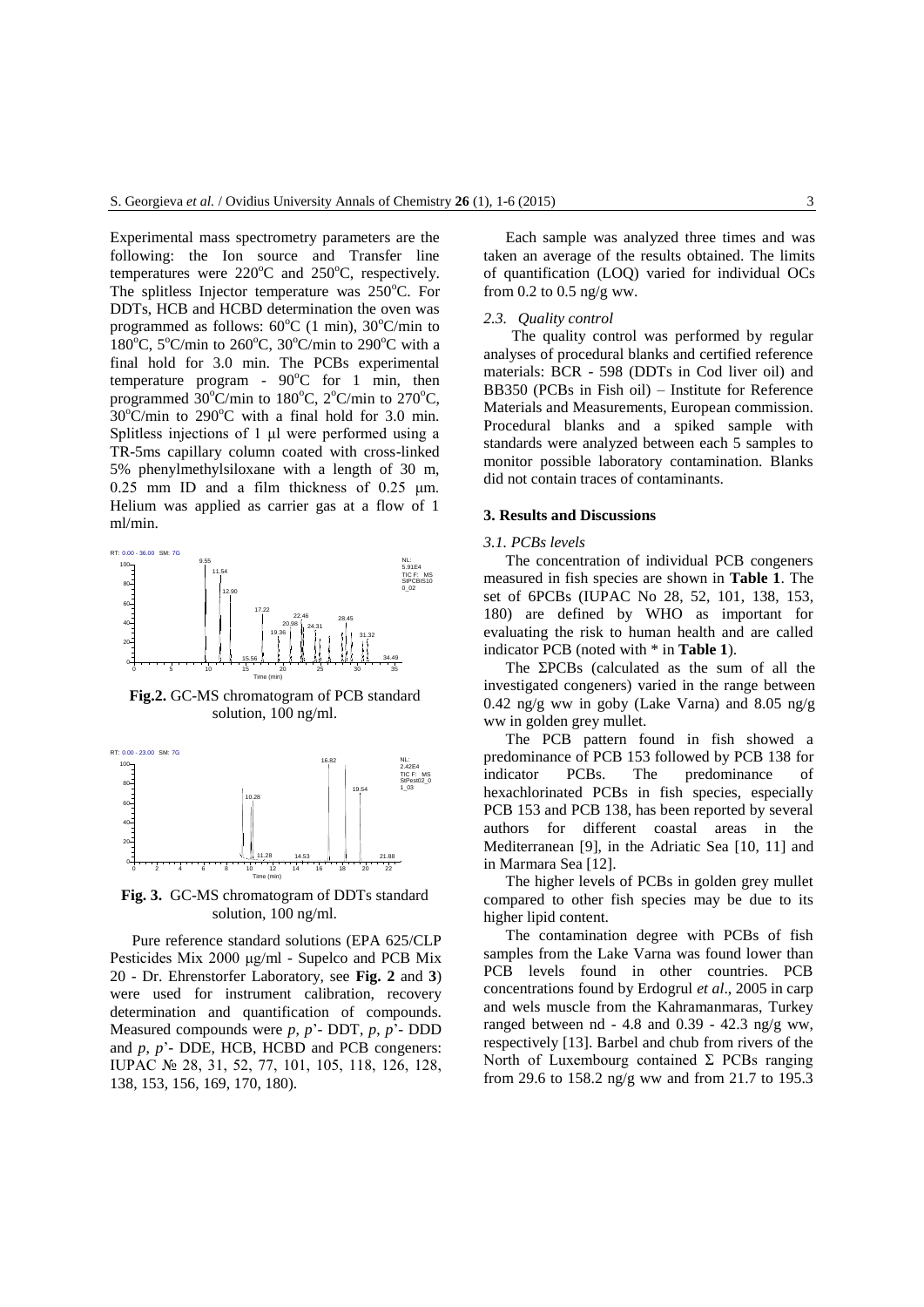ng/g ww, respectively - reported by Boscher, A. *et al*., 2010 [14].

|                        | <b>Lake Varna</b>               |                                                 | <b>Lake Beloslav</b>                            |                                                        |                                 |
|------------------------|---------------------------------|-------------------------------------------------|-------------------------------------------------|--------------------------------------------------------|---------------------------------|
| PCB congeners          | Goby(Neogobius<br>melanostomus) | Golden grey<br>mullet(Mugil<br><i>auratus</i> ) | <b>Silverside</b> (Ather<br><i>ina boyeri</i> ) | <b>Golden</b> grey<br>mullet(Mugil<br><i>auratus</i> ) | Goby(Neogobius<br>melanostomus) |
| $28*+31$               | 0.15                            | 1.05                                            | 0.83                                            | 0.64                                                   | 0.41                            |
| $52*$                  | 0.10                            | 1.31                                            | 0.94                                            | 0.50                                                   | 0.26                            |
| $101*$                 | nd                              | 1.46                                            | 0.74                                            | 0.54                                                   | 0.21                            |
| 77                     | nd                              | nd                                              | nd                                              | nd                                                     | nd                              |
| 118                    | nd                              | nd                                              | nd                                              | nd                                                     | 0.28                            |
| $153*$                 | 0.17                            | 2.63                                            | 1.48                                            | 0.87                                                   | 0.41                            |
| 105                    | nd                              | 1.60                                            | nd                                              | nd                                                     | nd                              |
| 138*                   | nd                              | nd                                              | nd                                              | nd                                                     | nd                              |
| 126                    | nd                              | nd                                              | nd                                              | nd                                                     | nd                              |
| 128                    | nd                              | nd                                              | nd                                              | nd                                                     | nd                              |
| 156                    | nd                              | nd                                              | nd                                              | nd                                                     | nd                              |
| 180*                   | nd                              | nd                                              | nd                                              | nd                                                     | nd                              |
| 169                    | nd                              | nd                                              | nd                                              | nd                                                     | nd                              |
| 170                    | nd                              | nd                                              | nd                                              | nd                                                     | nd                              |
| $\Sigma$ PCBs, ng/g ww | 0.42                            | 8.05                                            | 3.99                                            | 2.55                                                   | 1.58                            |

**Table 1.** PCBs (ng/g ww) concentration levels determined in fish species collected from the Black Sea.

\*Indicator PCB, nd – not detection

The European Union has recommended a maximum level of 75 ng/g wet weight, calculated as the sum of the six I-PCBs in muscle meat of fish [15]. Our results for I-PCBs in all fish species (max values 8.05 ng/g ww in golden grey mullet) did not exceed this limit. The toxic dl-PCBs in all samples showed concentrations below LOD.

# *3.2. DDTs, HCB, HCBD levels*

DDTs were the prevalent organochlorine contaminants found in the investigated fish species from Lake Varna and Lake Beloslav. Lipid contents and concentrations of *p*, *p*'- DDE, *p*, *p*'- DDD, *p*, *p*'- DDT, HCB, HCBD found in the samples, are present in **Table 2**. The lipid percentage ranged from 0.4% in goby to 8.5% in golden grey mullet. The lipids in fish tissue are influenced by several factors, such as sex, age, species, nourishment and spawning status [16].

The main metabolite *p*, *p*′ - DDE was the abundant organochlorine contaminant in all samples. The metabolite  $p$ ,  $p'$ - DDE constituted more than 75% of the ΣDDTs for each species, followed by *p*, *p*'- DDD (20–25%). The concentrations of *p*, *p*'- DDE varied in the range from 1.57 to 13.45 ng/g wet weight (ww) in goby and golden grey mullet samples respectively. DDT did not found at detectable levels in investigate fish species.

Many authors assess the chronology of DDT inputs by using the DDE/ΣDDTs ratio [17]. In the present study, this value was calculated between 0.6 and 0.8 in goby and silverside, respectively. This suggests that these pesticides have not been recently used in agriculture after their ban. In all tested samples, the residues were found in the order of  $DDE > DDD > DDT$  and this is in agreement with the results of other studies [18, 19].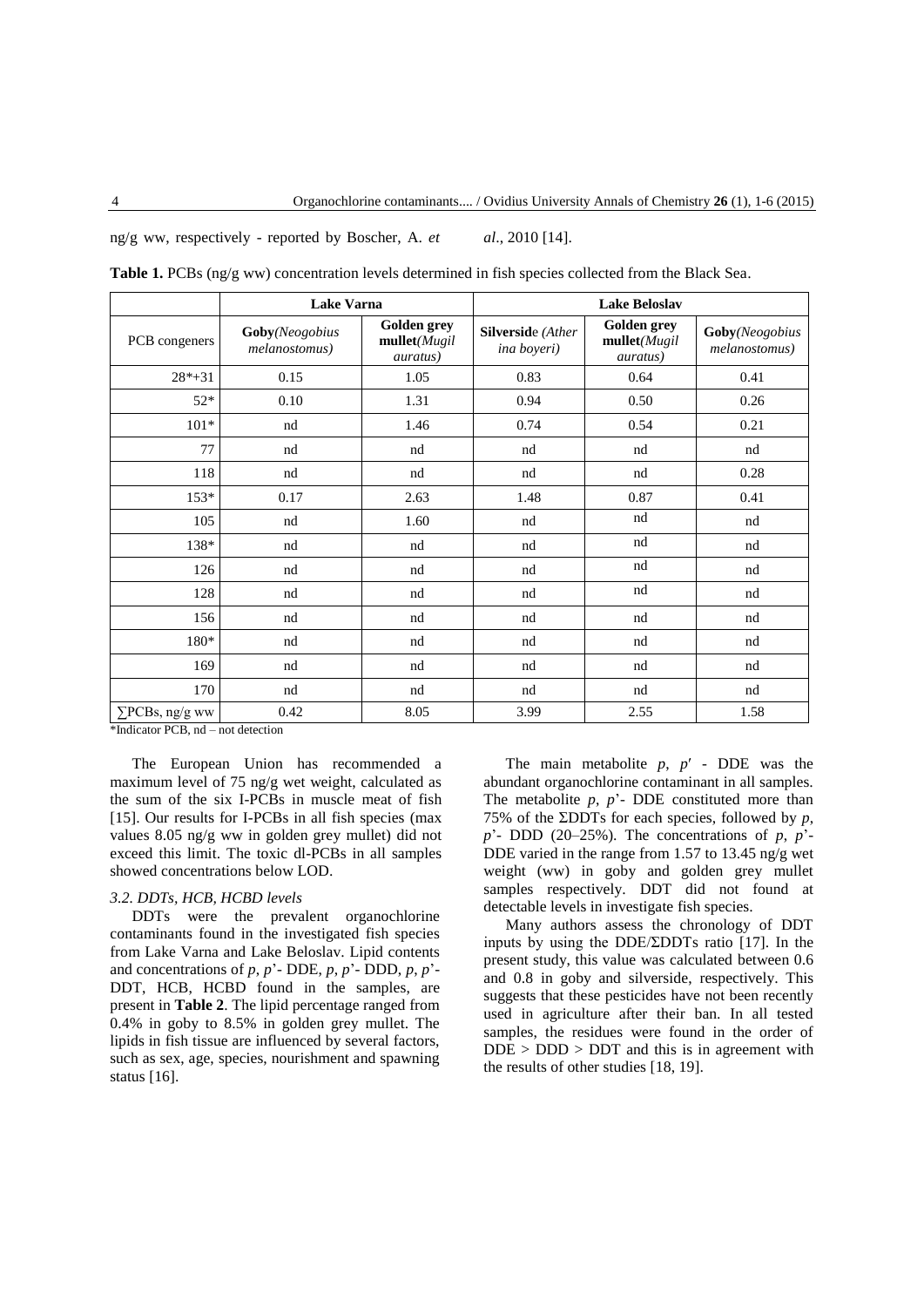|                     | <b>Lake Varna</b>                       |                                                  | <b>Lake Beloslav</b>                    |                                                        |                                         |
|---------------------|-----------------------------------------|--------------------------------------------------|-----------------------------------------|--------------------------------------------------------|-----------------------------------------|
| <b>Fish species</b> | <b>Goby</b> (Neogobius<br>melanostomus) | Golden grey<br>mullet(Mugil)<br><i>auratus</i> ) | <b>Silverside</b> (Atherin<br>a boyeri) | <b>Golden</b> grey<br>mullet(Mugil<br><i>auratus</i> ) | <b>Goby</b> (Neogobius<br>melanostomus) |
| Lipids, %           | 0.4                                     | 8.5                                              | 6.1                                     | 4.2                                                    | 0.5                                     |
| <b>HCB</b>          | $<$ LOD                                 | $<$ LOD                                          | $<$ LOD                                 | $<$ LOD                                                | $<$ LOD                                 |
| <b>HCBD</b>         | $<$ LOD                                 | $<$ LOD                                          | $<$ LOD                                 | $<$ LOD                                                | $<$ LOD                                 |
| $p,p'$ - DDE        | 2.04                                    | 13.45                                            | 5.44                                    | 3.52                                                   | 1.57                                    |
| $p,p'$ - DDD        | 0.62                                    | 4.52                                             | 1.36                                    | 1.14                                                   | 1.15                                    |
| $p,p'$ - DDT        | $<$ LOD                                 | $<$ LOD                                          | $<$ LOD                                 | $<$ LOD                                                | $<$ LOD                                 |
| $\Sigma$ DDTs       | 2.66                                    | 17.97                                            | 6.79                                    | 4.65                                                   | 2.72                                    |

**Table 2.** Lipid content (%) and concentrations of DDT and its metabolites, HCB and HCBD (ng/g ww).

The concentrations of DDTs in investigated samples goby, golden grey mullet and silverside were found lower than those reported by Erdogrul, Ö., 2005 for carp from the Kahramanmaras, Turkey (median 77.4 ng/g ww) [13], and those reported by Covaci, A. *et al*., 2006 from Danube Delta (2 847 ng/g lipid weight) [18]. Perch sampled from coastal waters of Latvia [20] was found to contain 180-1100 ng/g lw DDTs and pikeperch from Danube Delta had concentration of DDTs 4 829 ng/g lw [18].

Regarding other organochlorine compounds determined concentrations of HCB and HCBD were all below detectable levels and did not exceed the European EQS of 10μg/kg and 55 μg/kg, respectively. In a recent study of wild fish from four English rivers HCB was a maximum of 6 μg/kg in some eels [6].

In a recent survey of eels in Scotland [21] HCBD was only detected in one of150 samples at detection limits of either 1 or 3 μg/kg and the authors of a French study also failed to detect any HCBD in fish [22].

### **4. Conclusions**

The analysis of fish tissues of goby, golden grey mullet and silverside showed a mean total load of DDT pollutants 8.78 ng/g ww, respectively. DDTs were the predominant organohalogenated contaminants in all species, with the *p*, *p*'- DDE contributing to more than 75% to the total DDTs. In all samples DDT was present mainly in the form of its metabolites *p*, *p*'- DDE and *p*, *p*'- DDD, suggesting previous contamination.

The mean residue concentrations of PCBs in fish tissue quantified in our study were found 3.32 ng/g ww. The residues of PCBs varied in the range between 0.42 ng/g ww in goby (Lake Varna) and 8.05 ng/g ww in golden grey mullet. The very low levels of PCBs observed in fish tissues correspond with the fact that no industrial PCBs production in Bulgaria.

In general, concentrations of DDTs, HCB, HCBD and PCBs in fish species: goby, golden grey mullet and silverside from the Lake Varna and Lake Beloslav were found lower or similar to levels measured in the fish species from European rivers or other lakes.

#### **References**

\* e-mail address: stanislavavn@mail.bg

- [1]. L.R. Bordajandi, I. Martin, E. Abad, J. Rivera, and M.J. Gonzalez,Chemosphere **64**,1450– 1457 (2006)
- [2]. S. Tanabe, H. Iwate and R. Tatsukawa, Science of the Total Environment **154**, 163–177(1994)
- [3]. P. Langer, A. Kocan, M. Tajtakova, J. Petrik, J. Chovancova, B. Drobna, S. Jursa, M. Pavuk, J. Koska, T. Trnovec, E. Sebokova, and I. Klimes, Journal of Occupational and Environmental Medicine **45**, 526– 532 (2003)
- [4]. F.Verweij, K.Booij, K.Satumalay, N.van der Molen, and R.van der Oost, Chemosphere **54**, 1675–89 (2004)